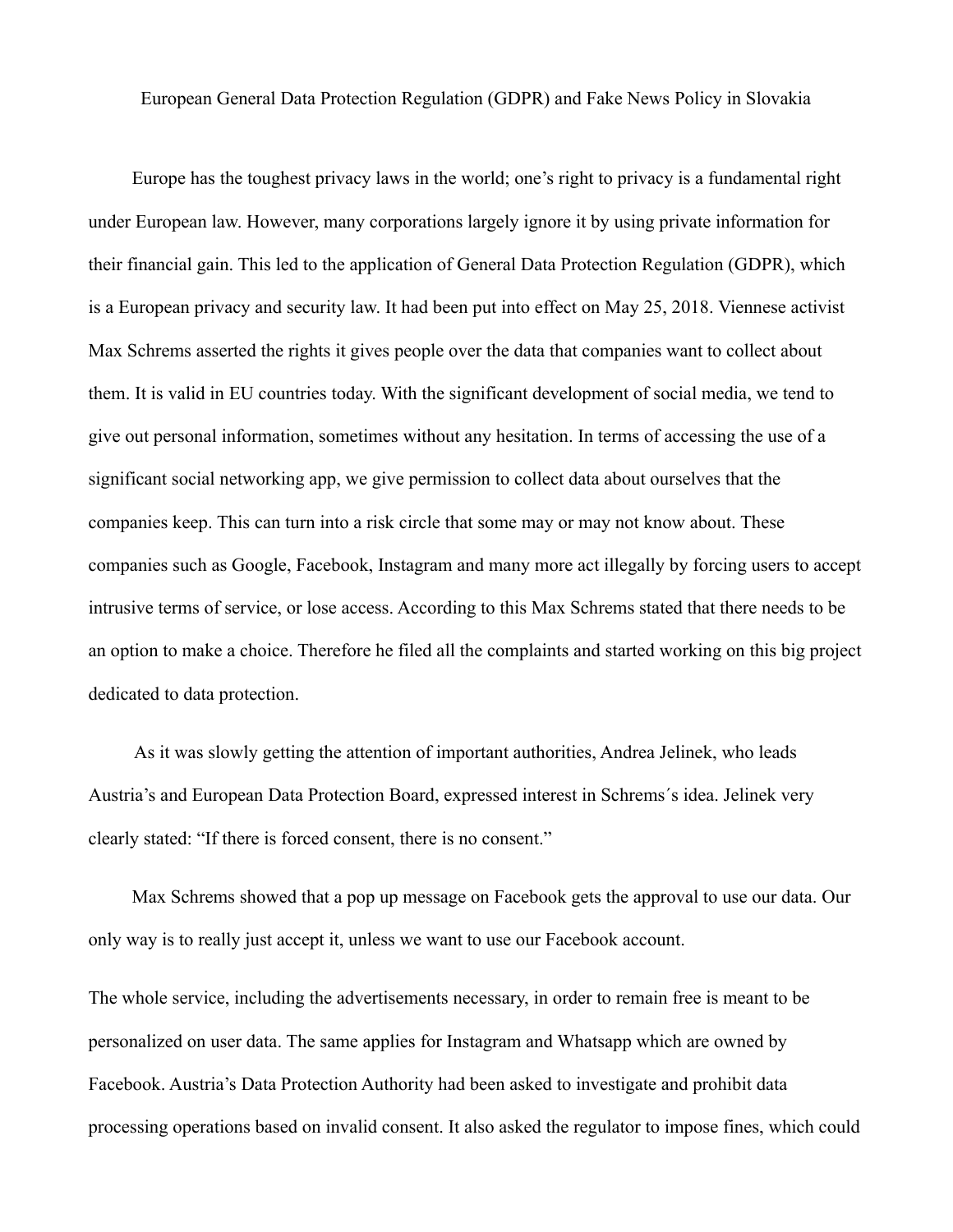rise up to 1.3 billion dollars for Facebook. Schrems said: "So far it was cheaper just to ignore privacy rights. Now, hopefully, it's going to be cheaper to follow them, because the penalties are so high.

With GDPR in mind Schrems came up with a non-profit organization called None of Your Business.

"Noyb uses best practices from consumer rights groups, privacy activists, hackers, and legal tech initiatives and merges them into a stable European enforcement platform. Together with the many new enforcement possibilities under the new EU data protection regulation (GDPR), noyb is able to submit privacy cases in a much more effective way than before. Additionally, noyb follows the idea of targeted and strategic litigation in order to strengthen your right to privacy. We will also make use of PR and media initiatives to emphasize and ensure your right to privacy without having to go before court. Ultimately, noyb is designed to join forces with existing organizations, resources and structures to maximize the impact of GDPR, while avoiding parallel structures.

We focus on commercial privacy and data protection violations, because they are wide-spread, frequent and affect millions of people.

 These corporate violations of your privacy and your digital rights are currently not being addressed by other organizations. "

This law applies to any global company doing business in Europe. The effective European enforcement will raise privacy protections worldwide as global products and services will have to meet these EU standards.

 GDPR defines a range of legal terms. Some of the most important ones are: personal data (names, email addresses, location information, ethnicity, gender, religious beliefs, web cookies); data processing (collecting, recording, organizing, structuring, storing, using, erasing…); data subject - The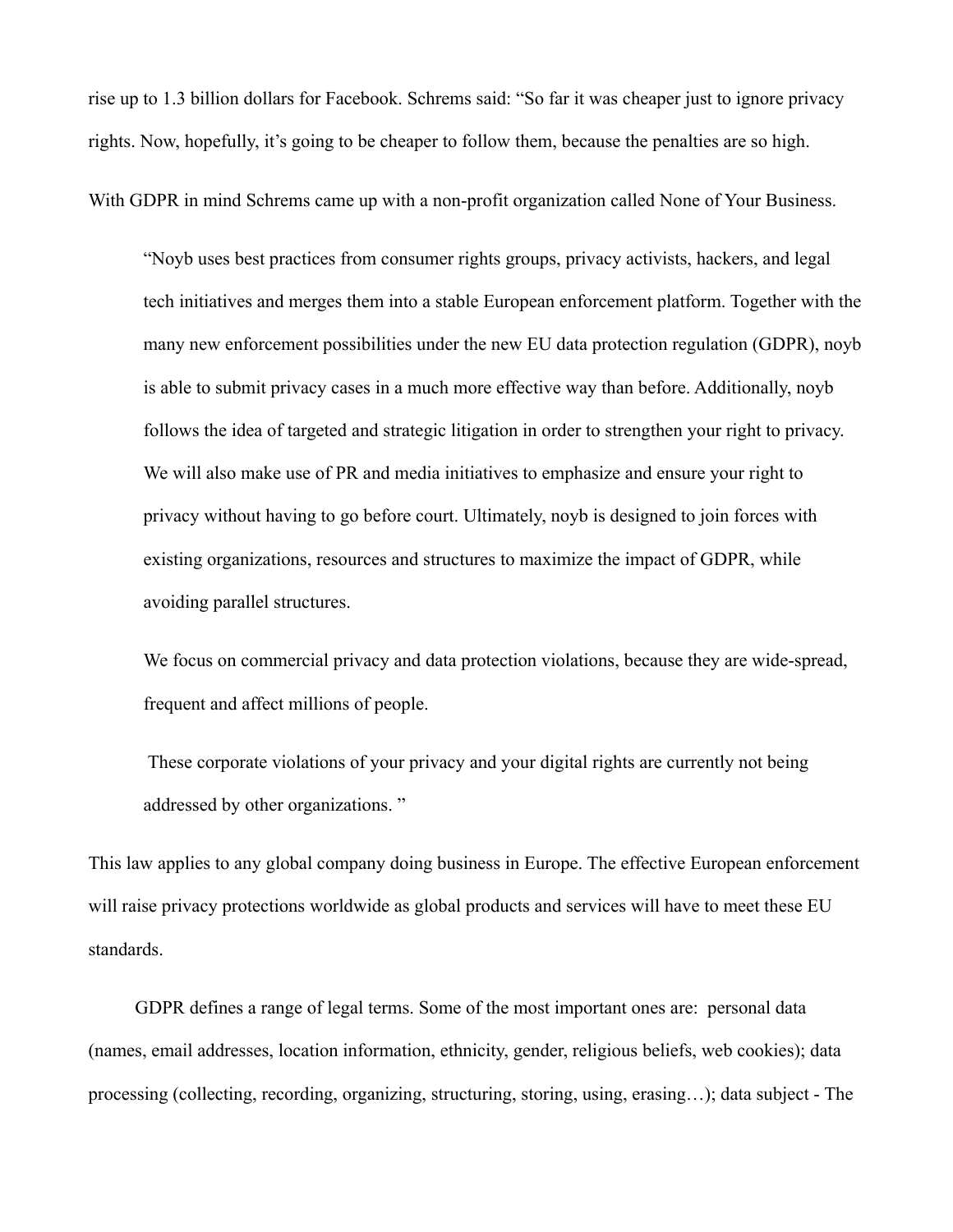person whose data is processed (these are customers or site visitors); data controller - The person who decides why and how personal data will be processed; data processor - A third party that processes personal data on behalf of a data controller.

When a company is collecting and processing data, it has to do so according to seven protection and accountability principles - lawfulness, fairness and transparency; purpose limitation; data minimization; accuracy; storage limitation; integrity and confidentiality; accountability.

 With all this being said, Europe is becoming the world's leader in internet privacy and data protection… In contrast with America, big tech has been called on to answer for the endless amounts of personal data that's being gathered on Americans. Sen. Mark Warner said: "The era of the Wild West in social media is coming to an end." It certainly is a big step forward in privacy terms on social media.

Tim Cook (Apple CEO) stated: "Our own information from the everyday to the deeply personal, is being weaponized against us with military efficiency. It is time for the rest of the world, including my home country, to follow your lead. The echo originated in Austria and now it's being followed by some of the world's largest tech companies in America.

 On a related note, the Fake News phenomenon still poses challenges despite GDPR. We live in the age of disinformation, when it is difficult to decide about the Truth. Armies of ideologically motivated opponents, radicalized citizens, paid trolls, and automated bots exchange online masses of posts, likes, and comments. In Slovakia, only three public institutions' Facebook pages counter disinformation coming from 166 known disinformation websites. Almost one half of Slovaks tend to believe disinformation. In response to Facebook's poor reactions to fake news in March 2019, Slovakia created a bot which chats with people. Supposedly, it does not tell whether something is true or not, it helps you decide yourself. "The Slovak internet faced the first large-scale disinformation campaign after the war in Ukraine started in 2014, and the campaigns have continued ever since. In Slovakia,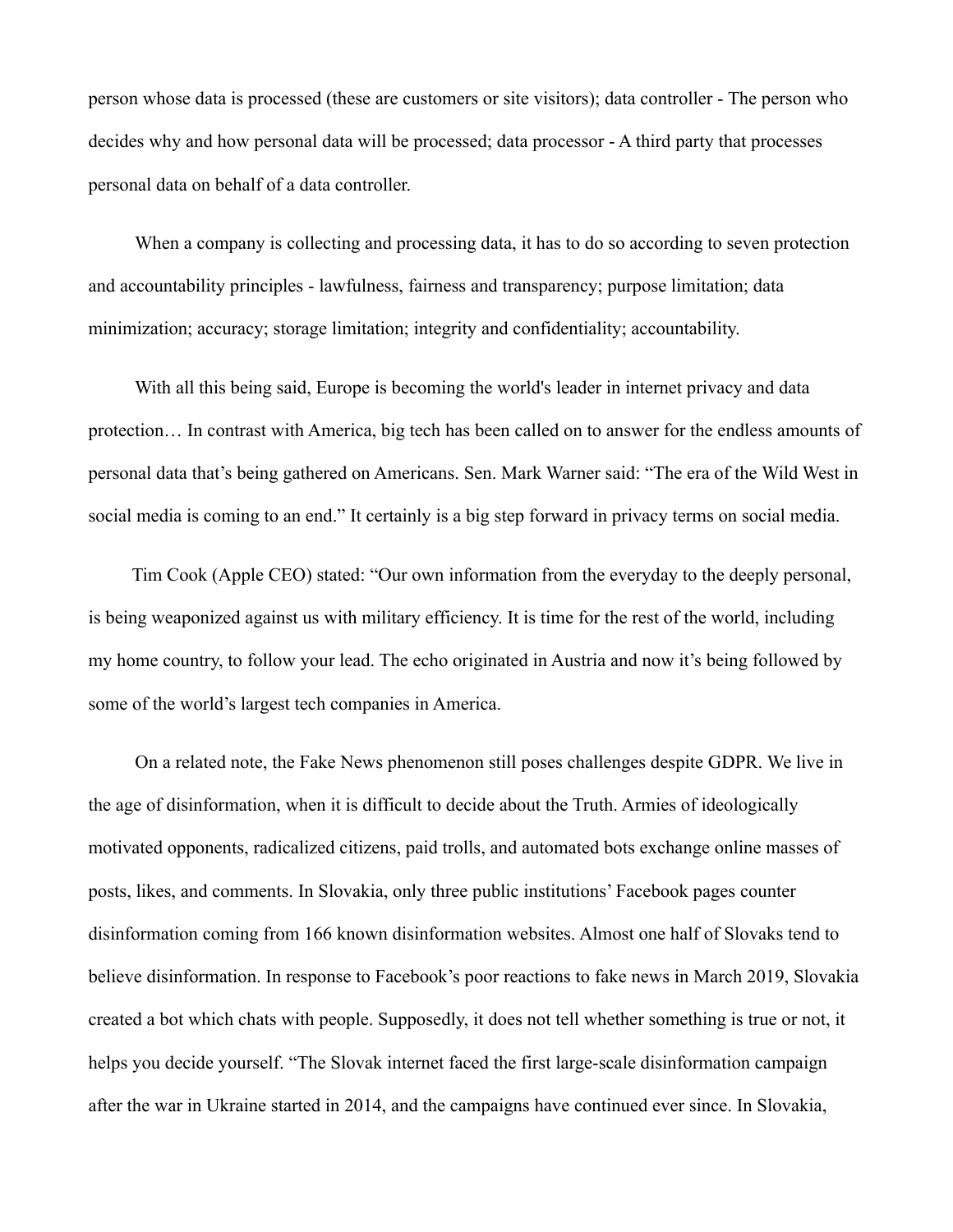45.4 percent of people tended to believe conspiracy theories in 2014. Disinformation, fake news and non-reliable and untrusted information are a current issue in my country that only has begun its journey of development and literacy.